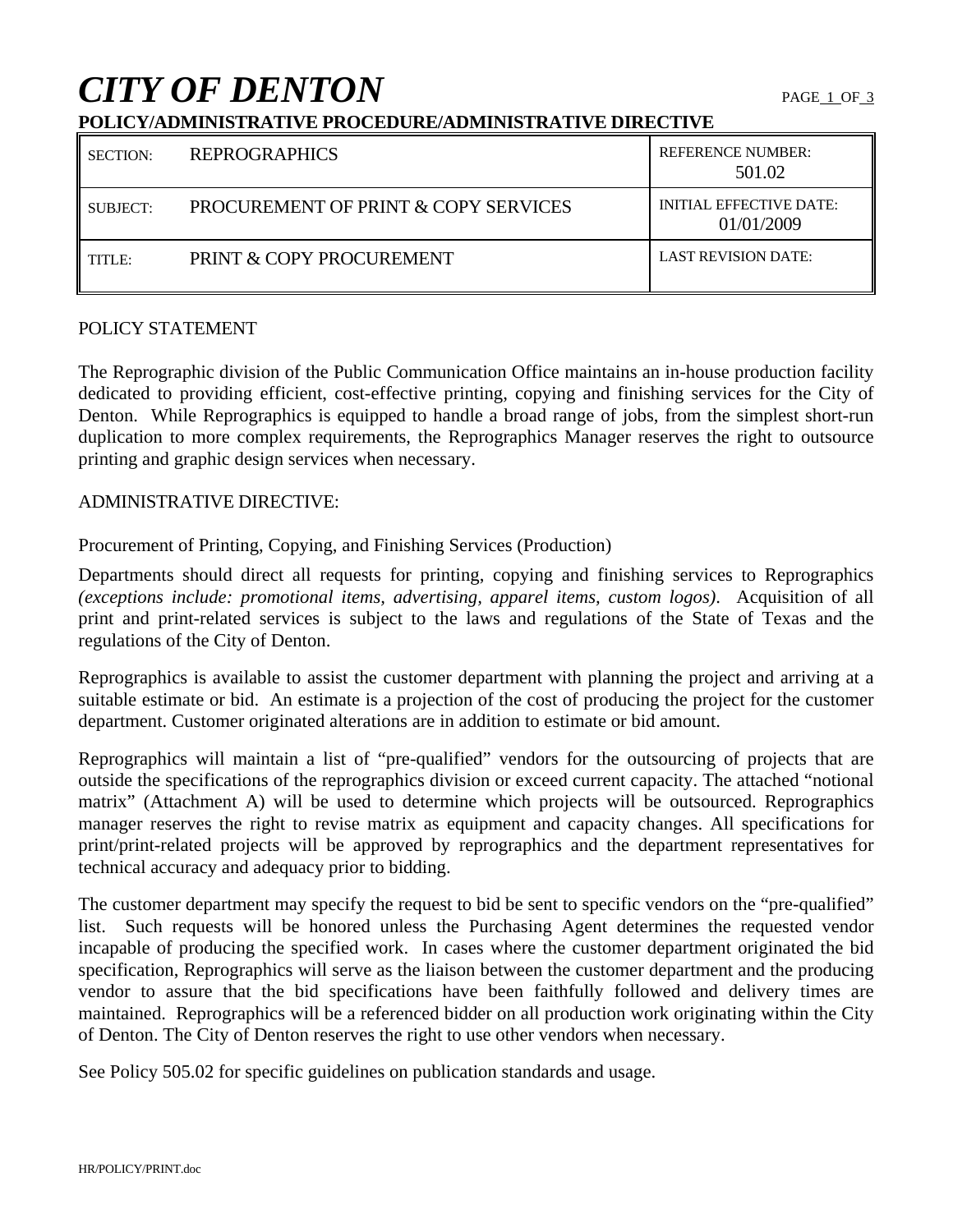#### **POLICY/ADMINISTRATIVE PROCEDURE/ADMINISTRATIVE DIRECTIVE (Continued)**

TITLE: PRINT & COPY PROCUREMENT REFERENCE NUMBER:

#### ADMINISTRATIVE PROCEDURES:

- 1. Requests for printing, copying, or finishing related projects must be submitted to Reprographics via e-mail to reprographics@cityofdenton.com, via the intranet at http://portal/codportal/departments/reprographics/, or by calling the reprographics main number at (940) 349-7278. Baseline pricing will be placed on the reprographics intranet page for estimating purposes.
- 2. The reprographics manager will determine if the project will be produced in-house or outsourced to a "pre-qualified" vendor. Decisions will be based on notional print matrix and current capacity taking into consideration the customer department's timeline and budget for the project.
- 3. Departments may specify vendor preference from "pre-qualified" list.
- 4. In the event that a project is outsourced, a department contact will be needed to work with reprographics and external vendor regarding technical specifications for projects.
- 5. All billing will be processed through reprographics.
- 6. Purchasing of print and print-related items is not permitted on City of Denton p-cards *(exceptions include: promotional items, ads, custom logos, and apparel only).*